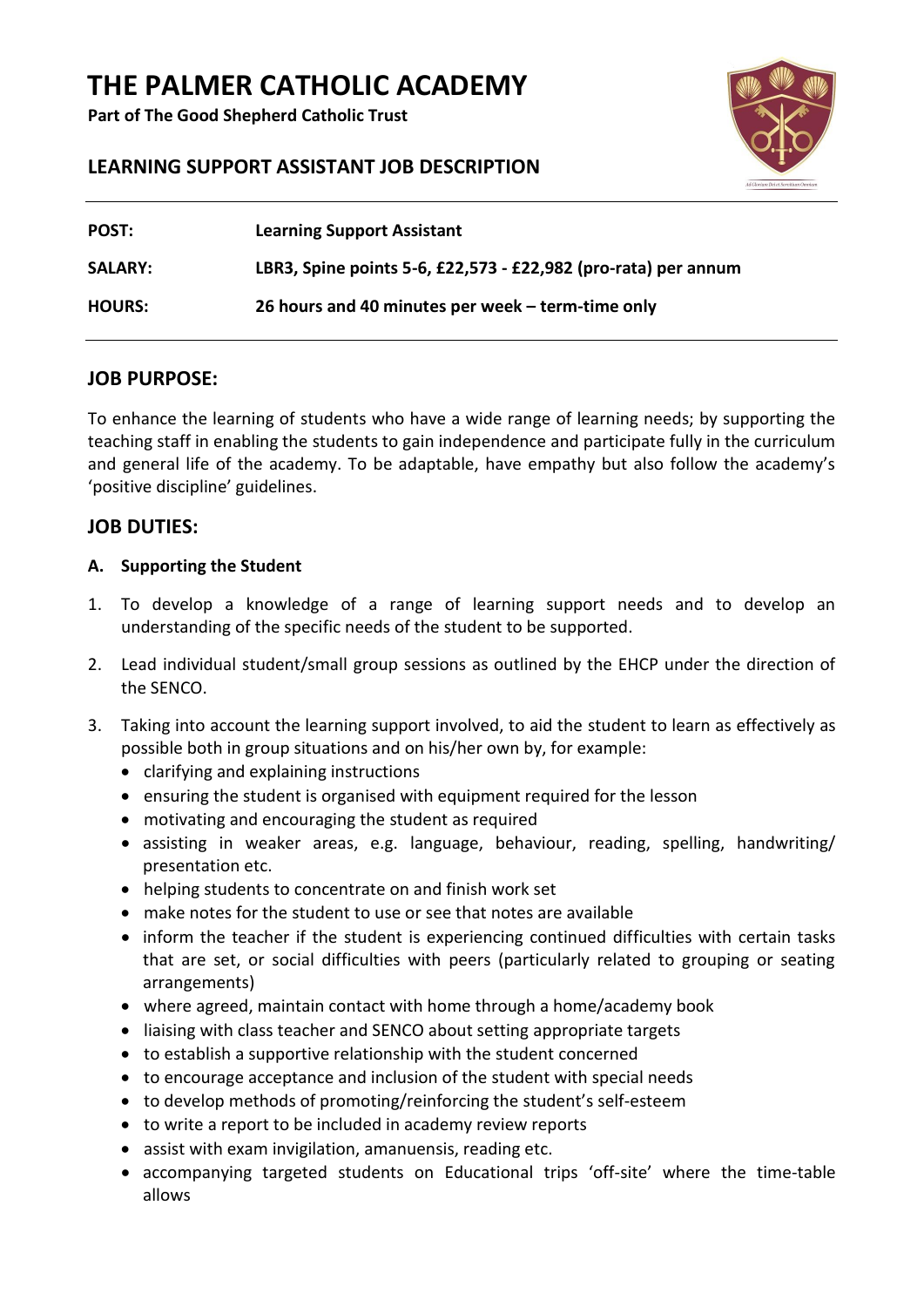#### **B. Supporting the Teacher**

- 1. To assist, with class teacher in the development of a suitable programme of support or in preparing appropriate materials for the student.
- 2. To participate in the evaluation of the support programme.
- 3. To provide regular feedback about the student to the teacher and SENCO.
- 4. To keep records of work done during lessons and observations of successes/difficulties with work and behaviour.
- 5. Following up 'late' or 'missing' students.
- 6. Recording lesson notes when students are absent.

#### **C. Supporting the Curriculum**

- 1. To develop knowledge of the curriculum which the students are expected to follow.
- 2. To develop skills to adapt subject-based activities and resources to meet the needs of the student (in conjunction with the teacher).

#### **D. Supporting the Academy**

- 1. To liaise, advise and consult with other members of the team supporting the student when asked to do so.
- 2. To contribute to reviews of students' progress, as appropriate.
- 3. To attend relevant in-service training.
- 4. To be aware of academy procedures.
- 5. To be aware of confidential issues linked to home/student/teacher/academy work and to keep confidences appropriately.
- 6. To attend and participate in meetings: whole academy and departmental.
- 7. Participate in INSET days.

#### **Additional Responsibilities**

Any other tasks as directed by the head teacher which fall within the purview of the post.

Outside the classroom the LSA may be asked to supervise the student moving between lessons and during planning/preparation time. This will be according to the need, with the purpose of ensuring a 'safe' environment. This will be classed as teaching time.